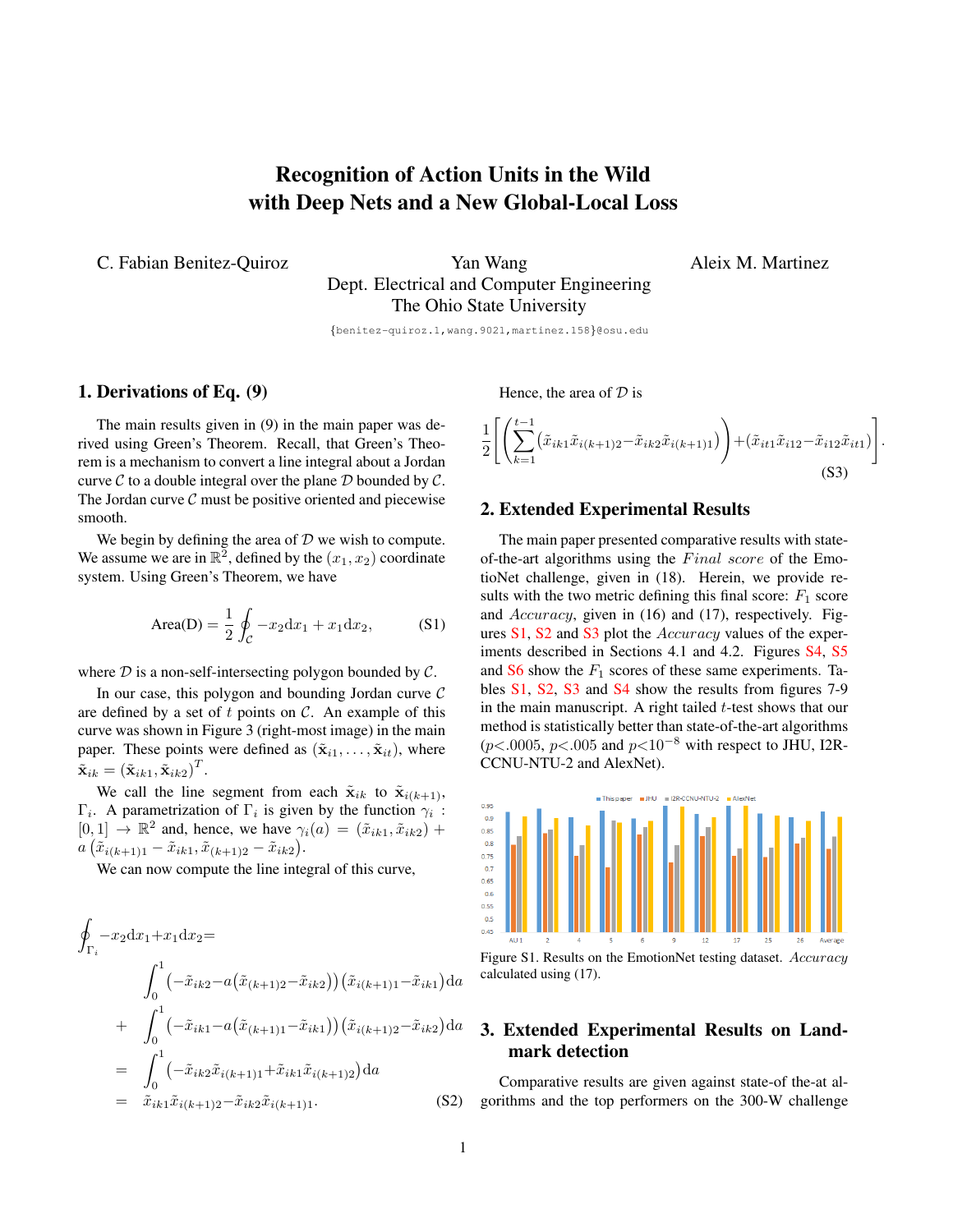<span id="page-1-7"></span>

<span id="page-1-0"></span>Figure S2. Average Accuracy for images at different scales.



<span id="page-1-1"></span>Figure S3. Accuracy for images with small occluders.



<span id="page-1-2"></span>Figure S4. Results on the EmotionNet testing dataset.  $F_1$  score is calculated using (16).



<span id="page-1-3"></span>Figure S5. Average  $F_1$  score for images at different scales.

dataset [\[1\]](#page-2-2). This dataset includes a large number of image variations and a diverse group of people of distinct ethnic and cultural backgrounds. The images are divided following the protocol of [\[2\]](#page-2-3): 3,148 images are use for training (to which we apply our data augmentation approach defined above) and 689 faces serve as the testing set. We compare



<span id="page-1-5"></span><span id="page-1-4"></span>Table S1. Final scores on the EmotionNet Dataset (given by (18)).

| AU      | This paper | <b>JHU</b> | <b>I2R-CCNU-</b><br>NTU-2 | AlexNet |
|---------|------------|------------|---------------------------|---------|
| 1       | .76        | .57        | .73                       | .71     |
| 2       | .72        | .74        | .73                       | .65     |
| 4       | .75        | .67        | .73                       | .69     |
| 5       | .75        | .58        | .79                       | .7      |
| 6       | .87        | .84        | .76                       | .85     |
| 9       | .73        | .72        | .71                       | .61     |
| 12      | .92        | .86        | .81                       | .91     |
| 17      | .7         | .75        | .7                        | .6      |
| 25      | .93        | $\cdot$ 8  | .75                       | .92     |
| 26      | .78        | .69        | .74                       | .74     |
| Average | .79        | .72        | .74                       | .74     |

<span id="page-1-6"></span>Table S2.  $F_1$  scores on the EmotionNet Dataset (given by (16)).

| AU      | This paper | <b>JHU</b> | I2R-CCNU-<br>NTU-2 | AlexNet |
|---------|------------|------------|--------------------|---------|
| 1       | .59        | .47        | .63                | .51     |
| 2       | .5         | .69        | .6                 | .4      |
| 4       | .6         | .59        | .67                | .51     |
| 5       | .56        | .48        | .69                | .5      |
| 6       | .84        | .8         | .65                | .8      |
| 9       | $.5\,$     | .68        | .62                | .27     |
| 12      | .92        | .81        | .76                | .9      |
| 17      | .43        | .68        | .62                | .24     |
| 25      | .93        | .72        | .71                | .93     |
| 26      | .66        | .6         | .65                | .58     |
| Average | .65        | .65        | .66                | .56     |

our results with top performing algorithms: Explicit Shape Regression (ESR) [\[3\]](#page-2-4), Supervised Descent Method (SDM) [\[4\]](#page-2-5) and Local Binary Features (LBF) [\[2\]](#page-2-3).

The detection error is the point-to-point squared Euclidean distance,  $||\mathbf{f}_i - \mathbf{y}_i||_2^2$ , normalized by the Euclidean distance between the outer corners of the eyes.

As shown in Table [S5,](#page-2-6) our proposed global method achieves the smallest error. Additionally, Figure [S7](#page-2-7) compares the results of the proposed GL-CNN algorithm against the top performers in the 300-W challenge  $[5, 6]$  $[5, 6]$  $[5, 6]$ . As seen in